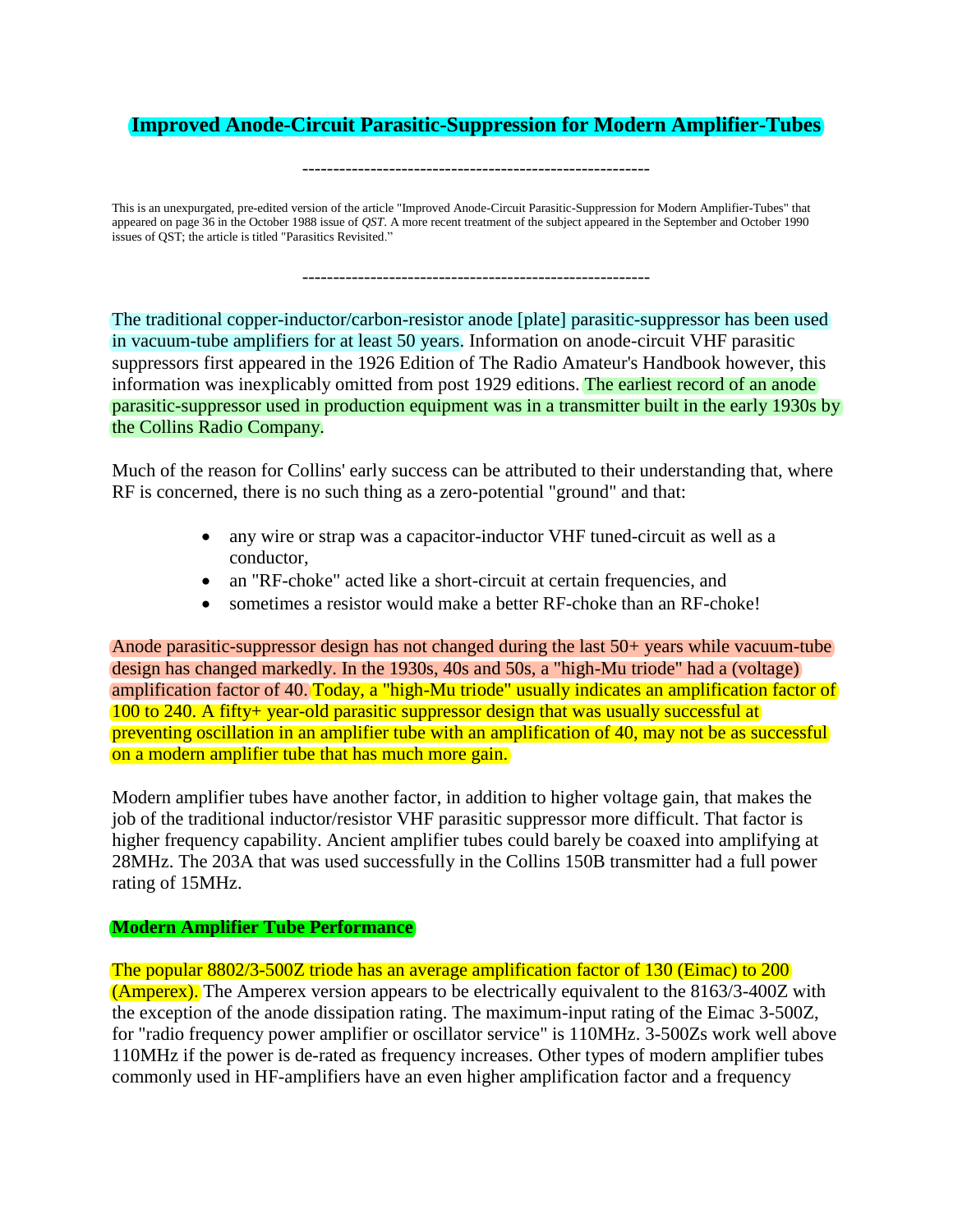rating, some up to 500MHz. The 8874 is a good example of a high gain, 500MHz triode. It has an average amplification factor of 240! This is definitely a high-Mu triode.

#### **Oscillators**

If an amplifier tube can amplify at a frequency, it can usually be made to oscillate at that frequency. This is good news for oscillator builders and bad news for amplifier builders.

In addition to frequency capability there are some other prerequisites that must be met before oscillation can be achieved:

- a feedback path between the output and the input of the amplifier, and
- there must be two high "Q" resonant circuits, one in the output lead and the other in the input lead to the amplifier tube – both must be resonant near the same frequency.

The resonant circuits are essential because they act like a flywheel and sustain the oscillation during the portion of the cycle that the amplifier tube is not conducting and amplifying.

# **The (Incomplete) Schematic Diagram**

Understanding the nature of the parasitic oscillation problem would be much easier if the schematic diagram of an amplifier circuit would show the interconnecting input and output leads to the amplifier tube for what they actually are: inductors. These incognito inductors, combined with the inter-electrode capacitances of the amplifier tube, form unavoidable VHF self-resonant circuits. See Figure 1, A-B-C below. The typical frequency range of these resonances is from 90MHz to 160MHz in 1500W HF amplifiers.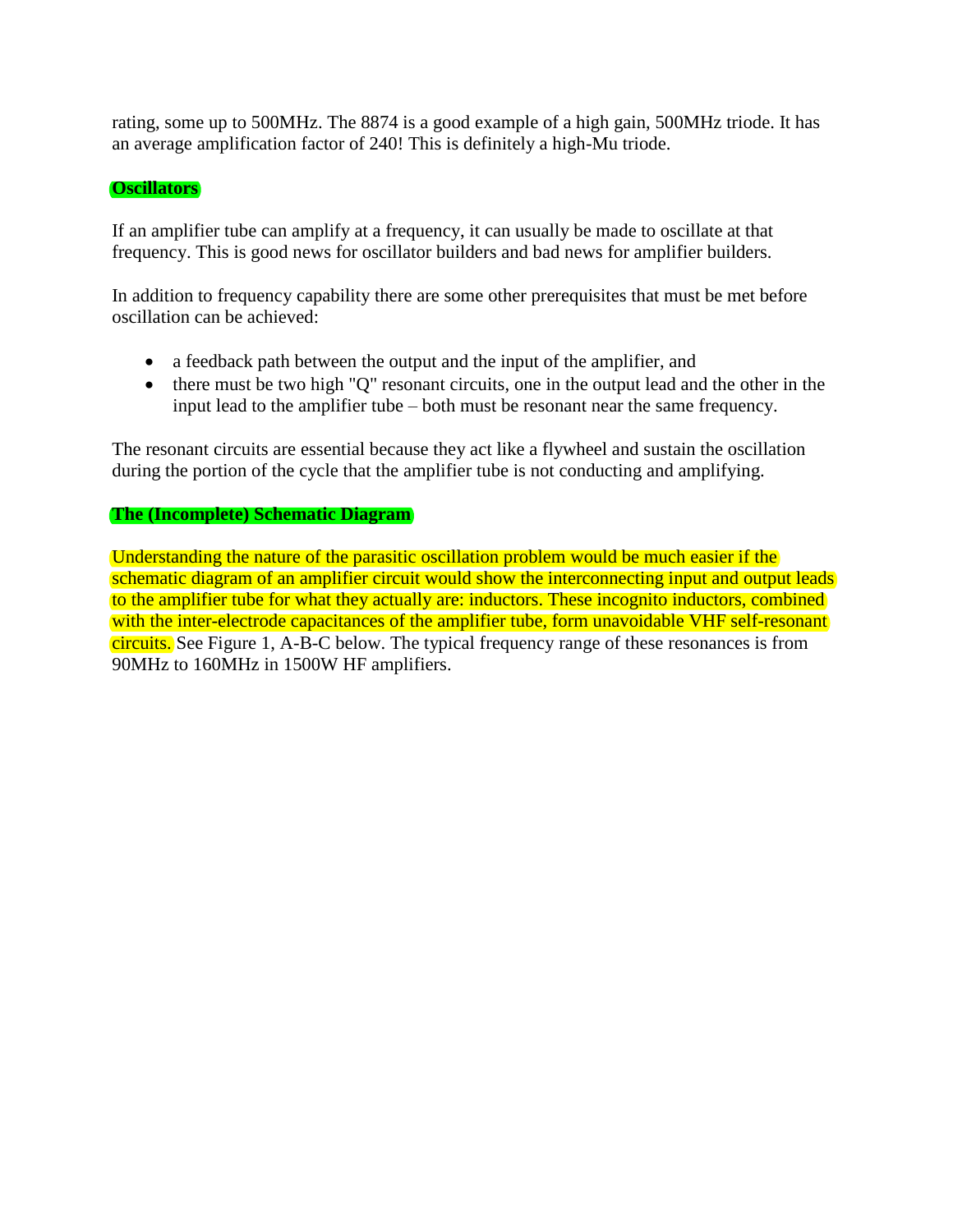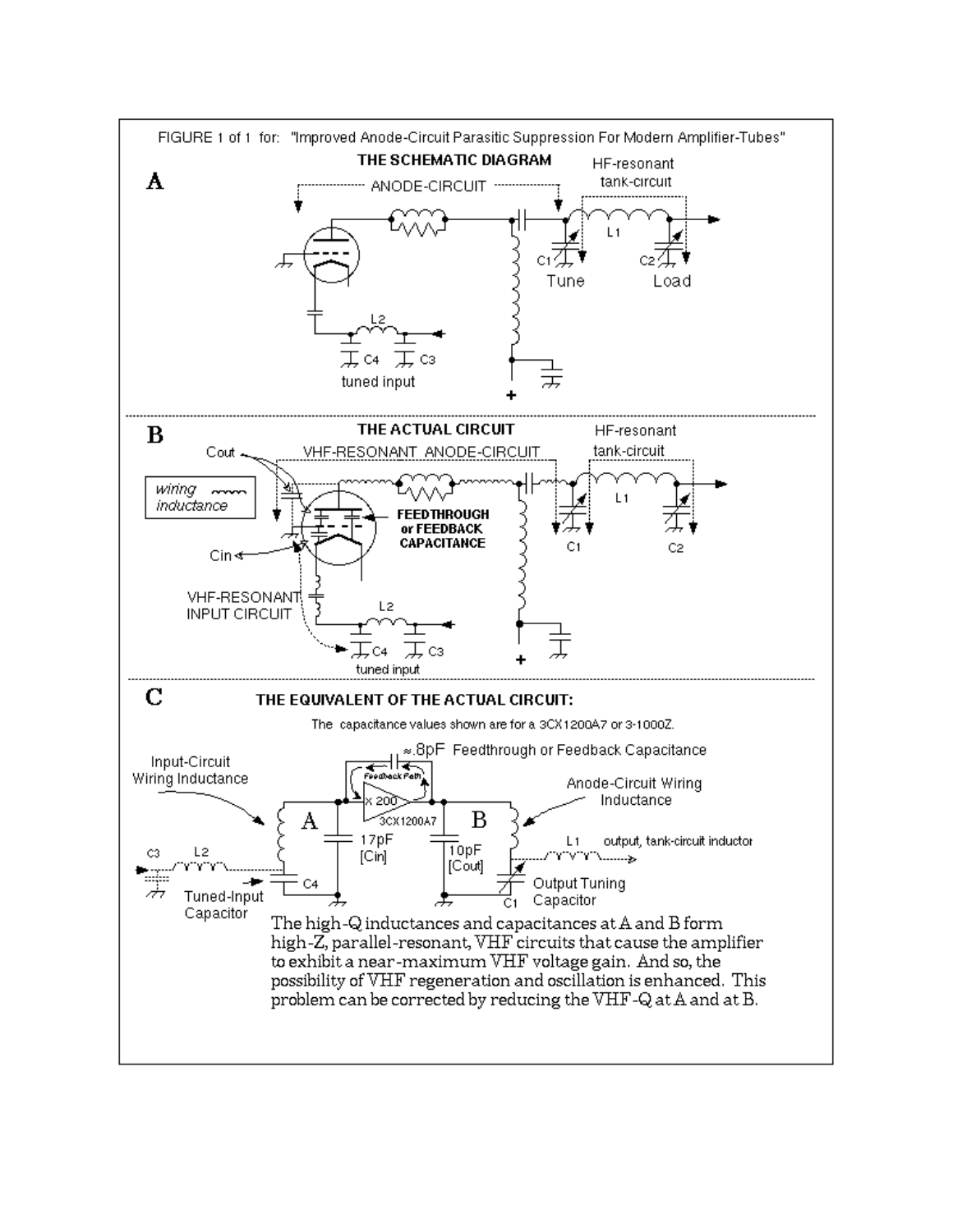#### **The Parasitic Oscillation Seed Voltage**

The essential question is: Where does the initial VHF voltage come from that starts the selfresonant flywheels in motion that causes the parasitic oscillation to take place? It cannot come from the exciter because all exciters have a built-in low-pass filter that is very effective at blocking any VHF signal. This leaves only the amplifier itself as the source of the seed voltage.

The answer to this pivotal question involves "Q". "Q" represents the "Quality" of a tuned circuit or a circuit component. More quality should be better. An old adage says: "more is not always better". Where amplifier design is concerned, more "Q" is certainly not always better. The appropriate "Q" for each part of the circuit is the best design. For example: HF tank circuit components should have a high "Q" and anode leads should have a low "Q".

# For the purpose of this discussion, the most important rule about "Q" is: The RF voltage that is developed across a resonant circuit is directly proportional to the "Q" of the resonant circuit.

This principle is best illustrated by the antique spark-transmitter. In a spark-transmitter, the transient currents from a motor driven rotary spark gap (a motorized switch) were passed through a high "Q" tuned circuit. This caused the tuned circuit to "ring" at its resonant frequency which produced a surprising amount of RF voltage and power. The tuned circuit acts like a flywheel after each impulse. It coasts a bit after each impulse and then stops, like the ringing of a bell. This is referred to as "flywheel-effect". Lowering the "Q" will reduce the flywheel-effect.

Amplifiers are routinely subjected to numerous turn on, switching, keying, and voice transient currents. These transient currents pass through the VHF self-resonant anode circuit and the VHF self-resonant input circuit. Each transient current causes the input and output self-resonant circuits to ring and generate an invisible, damped wave of VHF voltage that is proportional to the VHF "Q" of these circuits. This is the source of the VHF seed voltage that initiates the parasitic oscillation.

Part of this seed voltage will be fed back to the input of the amplifier by the feed through / feedback capacitance inside the amplifier tube. The VHF voltage will then be amplified by the amplifier tube and it will appear in the anode circuit where some of it will be returned to the input of the amplifier tube by way of the feedback capacitance.

If the amplified VHF voltage arrives with the right phase and amplitude, an even larger signal may be fed back to the input of the amplifier. When this occurs, the parasitic oscillation is off and running. This would not be a problem if the considerable energy that is generated by the VHF parasitic oscillation could be safely dissipated in the load that is connected to the amplifier. Unfortunately, the VHF energy cannot reach the output connector of the amplifier because it cannot pass through the HF tank circuit inductor. This inductor acts as an RF choke to the VHF energy. This traps the VHF energy in the anode circuit. With no load, the grid current and grid dissipation of a high Mu triode oscillator becomes excessive in a matter of milliseconds. This can start a chain reaction of events that almost simultaneously results in severe damage to the amplifier.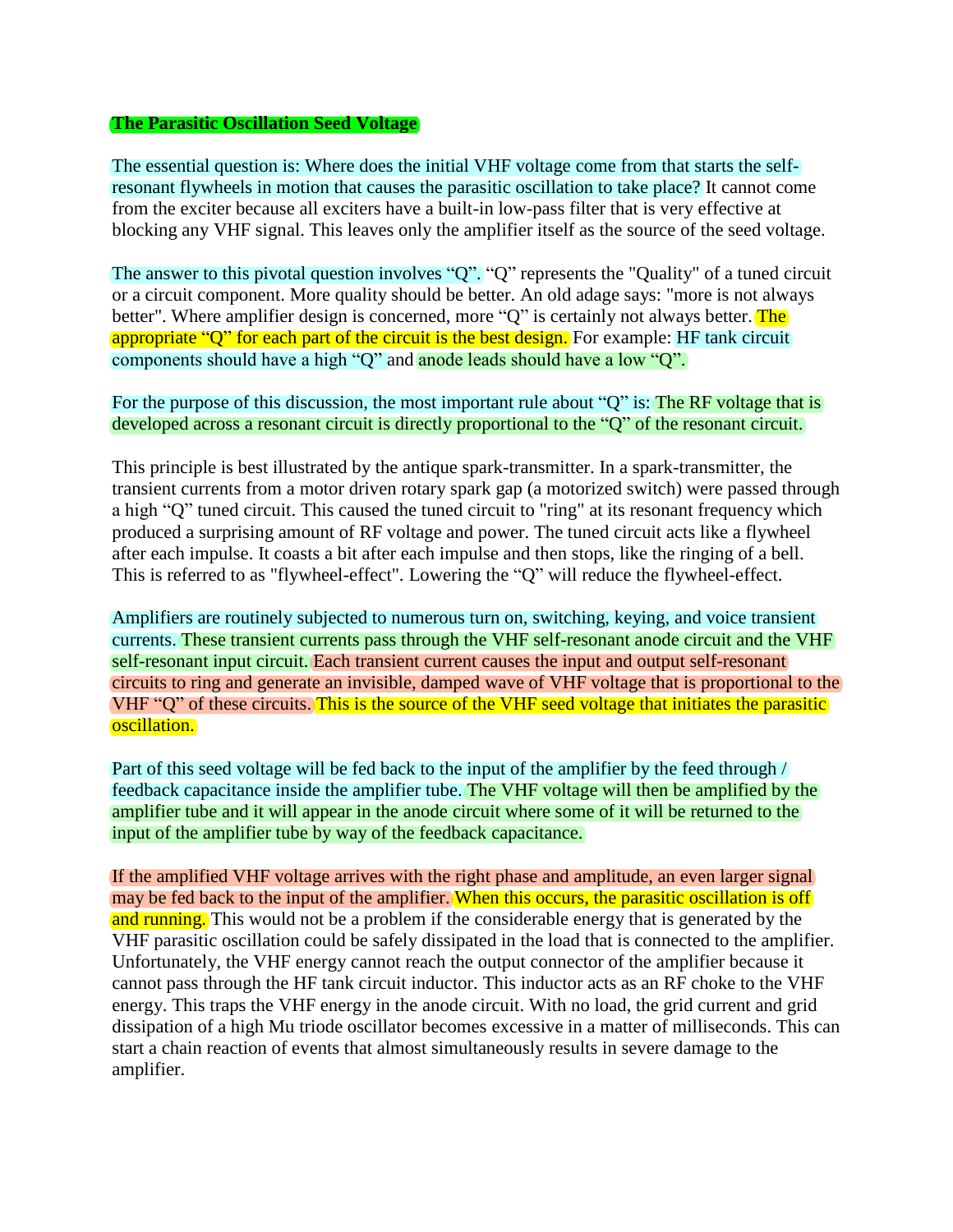#### **Grounded-grid Oscillators**

Making a grounded grid amplifier oscillate is easier than it might seem. In a grid driven, grounded cathode amplifier, the output and input voltages are 180 degrees out of phase. They oppose each other. Before regeneration can occur, the output and input voltages must be made (forced) in phase, to aid each other, by adding a phase-shift circuit. In a grounded grid amplifier the output and input voltages are already in phase and aiding each other.

For many years it was assumed that grounded grid amplifiers were inherently stable because the "grounded" grid acts as a shield between the input and the output circuits, thereby blocking regeneration and oscillation. At HF this logic is true but at VHF, the logic is false because no matter how carefully an amplifier tube is designed, at some frequency the "grounded" grid will become self-resonant. This is due to the unavoidable, combined inductances of the grid structure, the internal leads, external leads, and the tube socket resonating with the capacitance of the grid structure. In a 3-500Z triode, the directly (as is possible) grounded-grid will self-resonate at about 95MHz. As frequency increases above grid self-resonance, the grid exhibits inductive reactance and the grid is no longer "grounded".

When the grid is not truly grounded there is no shield to block regeneration. And, to make matters worse, as the frequency increases into the VHF region, the feed through capacitance from the input [cathode] to the output [anode] of the amplifier has fewer and fewer ohms of capacitive reactance.

In other words, as the frequency increases above the grid self-resonant frequency, the "grounded grid" behaves progressively less as though it were grounded and the feedback, or regeneration, path between the input and the output of the amplifier tube becomes more and more conductive to RF current. This combination is not desirable in an amplifier.

#### **Anti-Parasitic Techniques and "Q"**

Another important rule is: "Q" is equal to Reactance divided by Resistance, or  $Q = X/R$ . "Q" can be decreased by increasing the resistance, or by decreasing the reactance, or both.

One obvious way to lower "Q" is to use resistive or low "Q" conductors. Silver plated copper strap has the highest VHF "Q" known to science at room temperature and yet silver plated copper strap is commonly used for anode circuit wiring and for VHF "parasitic suppressors" in HF amplifiers. *A more accurate name for a silver plated parasitic suppressor would be a parasitic supporter.*

The "Q" of copper is about 94% of the "Q" of silver, so copper does not provide an appreciable improvement in "Q" reduction over silver. Trying to build a low "Q" circuit using high "Q" silver or copper conductors is about as sensible as trying to make a pencil eraser using Teflon®.

Reducing the inductive reactance by shortening lead lengths may improve stability IF the shortened lead places the cathode and anode-circuit self-resonant frequencies farther apart.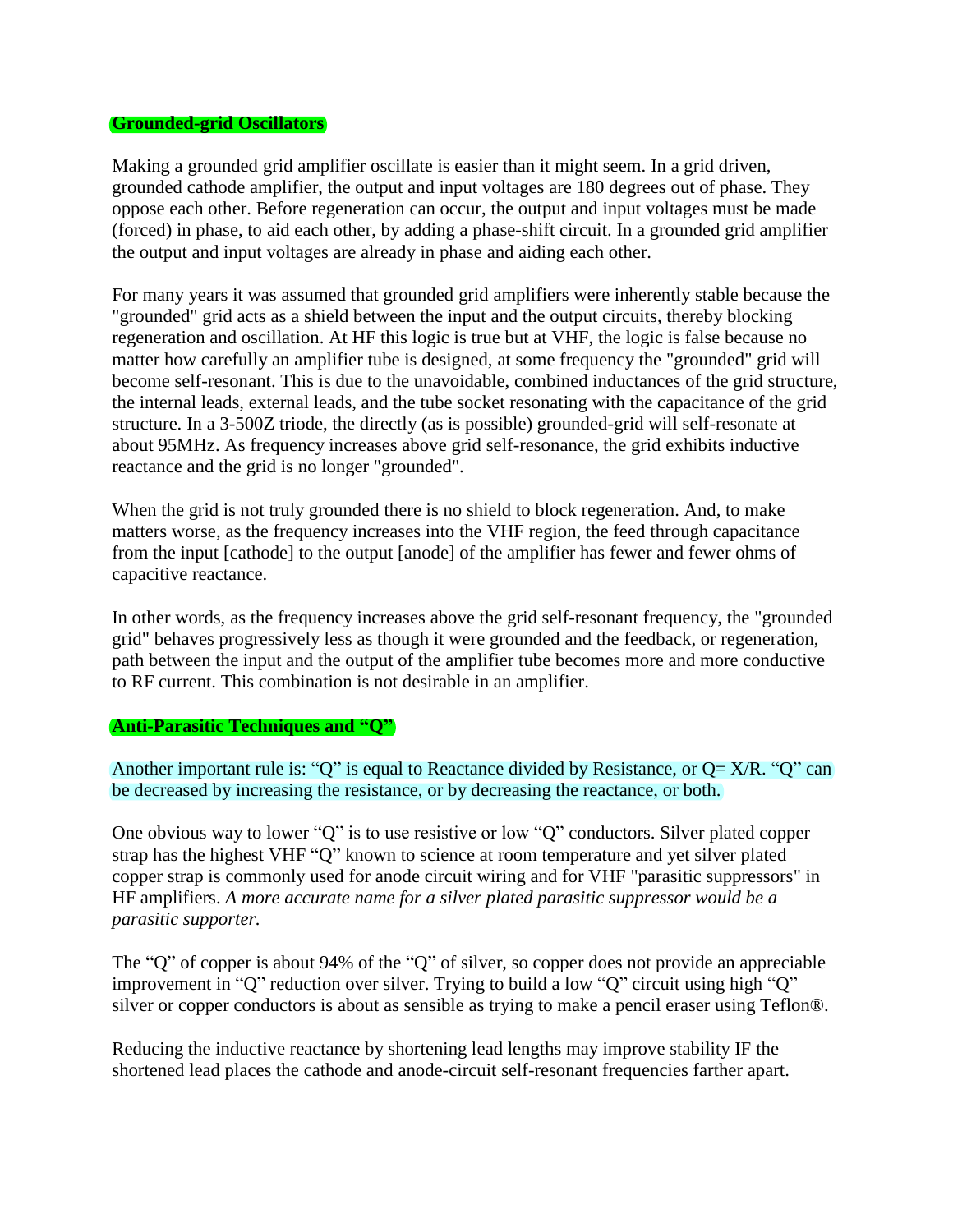Another method of improving stability is to tune out some of the inductive reactance in the grid structure by bypassing the grid to the chassis with small capacitors. This increases the selfresonant frequency of the grid circuit to a point where the amplifier tube will have less oscillating and less amplifying ability.

The first grounded grid amplifier to use this technique used (4) 811As and was built by the Collins Radio Company. Many currently produced commercial grounded grid amplifiers still use this technique. There is an interesting discussion on this technique in an article about parasitic oscillation in grounded grid amplifiers titled "Grounded-Grid Amplifier Parasitics", on page 31 of the *Ham Radio Magazine*, April 1986 edition.

Grid inductance cancelling capacitors are most effective when used with older design amplifier tubes like the 811A that have a considerable amount of internal grid inductance to cancel. This technique should not be used on modern amplifier tubes that have inherently low grid inductance.

Another anti parasitic technique is the use of an input parasitic suppressor resistor, to lower the VHF "Q" at the self-resonant frequency of the input (cathode) circuit. Input suppressor resistors also reduce intermodulation distortion (IMD) with the tradeoff of a slight increase in the drive power requirement to the amplifier. This technique is moderately effective but not always 100% successful. The only area left for improvement is the anode circuit.

# **In Search Of a Better Anode Parasitic-Suppressor**

The trouble with trying to troubleshoot a parasitic oscillation problem is that the crazy things are not always predictable. It may be that just the right transient or rapid sequence of transients needs to come along to get the ball rolling. For example, you can change something like a conductor length in a marginally stable amplifier and it will behave for months. When you are beginning to believe that the problem is "fixed", and you confidently put the rest of the screws in the cabinet, it will unexpectedly arc or burn-up the parasitic suppressor resistor; or worse.

The perfect amplifier to experiment with would be one that has an unusually high gain amplifier tube or tubes that consistently exhibited instability problems even with input suppressors installed. There is just such an amplifier from a well-known manufacturer which uses a pair of 3- 500Zs with either 2200V (CW) or 3200V (SSB) on the anodes. This amplifier sometimes makes an arcing sound, but the operator is told on page 14 of the instruction manual that this arcing sound is "normal". After a few months the "normal arcing" will burn off some of the contacts on the output section of the band switch. The missing contacts made the amplifier inoperative. This was not an isolated case as many hams have had to replace the output band switch on this model amplifier.

The factory authorized service technicians say that the output band switch was damaged by: "…someone who had rapidly switched the band switch while transmitting at full power". No competent HAM would be stupid enough to try band switching an amplifier while transmitting.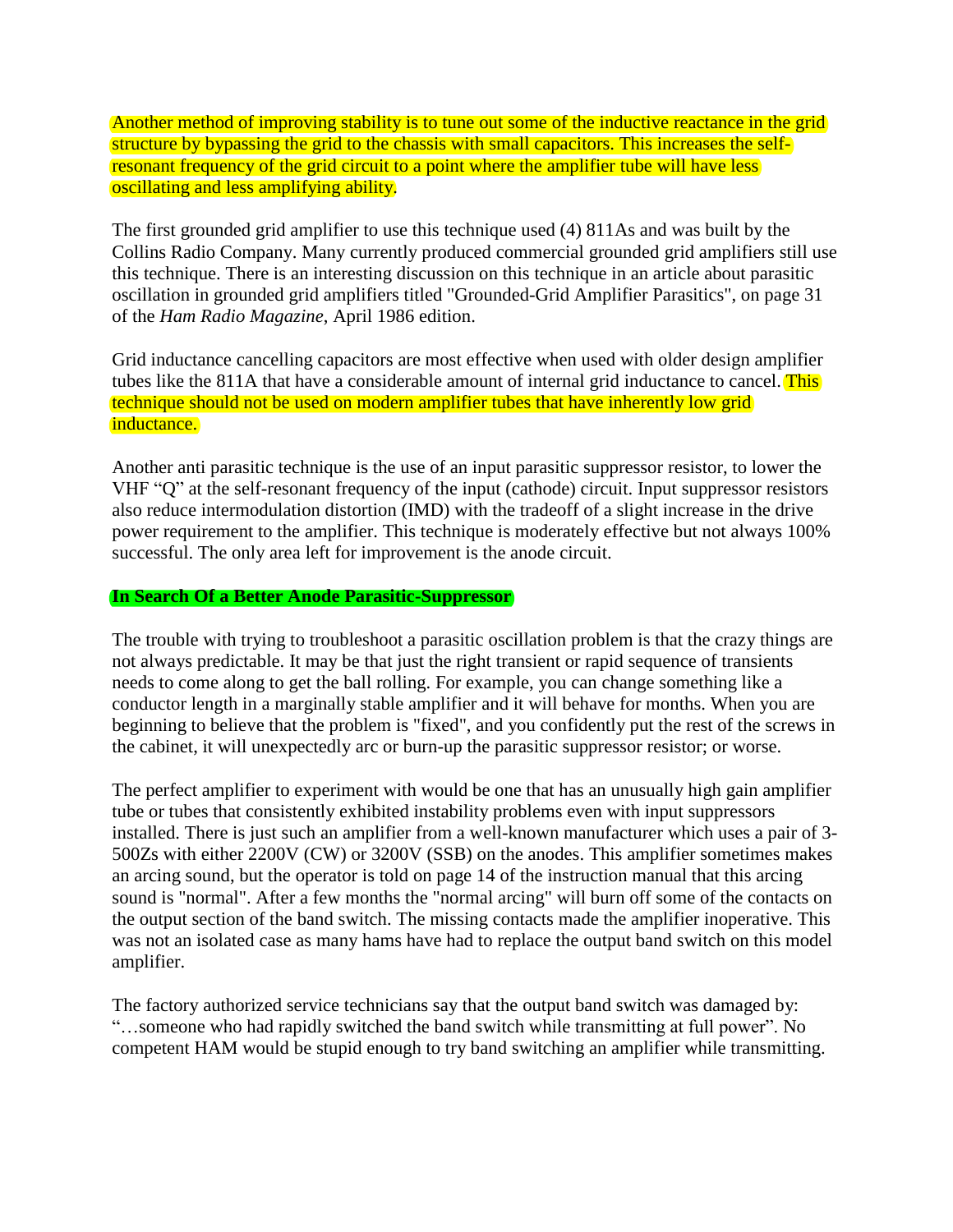Since the actual breakdown voltage of these components is above 5000VDC at sea level and the maximum RF voltage is only about 2600V peak, nothing inside an amplifier should arc over unless the amplifier was operated at an extreme altitude that would probably cause the operator to pass out because of anoxia.

As the frequency of a specific AC voltage increases, its gas ionization ability also increases. This effect can be seen in the manufacturer's voltage versus frequency ratings for RF rated relays: the rated RF peak operating voltage always decreases as frequency increases. This is one of the reasons why the waveguides of high-power radar transmitters are pressurized with dry nitrogen gas.

The presence of an unwanted AC voltage, with a frequency that was much higher than the normal 29.7MHz maximum, was indicated in this amplifier. The most likely source of this voltage is a VHF parasitic oscillation.

The recommended fix is to install some input suppressor resistors consisting of a pair of 10 ohm, 2W metal{oxide}film [MOF] resistors in series with the RF input connection to the 3-500Z cathodes and then replace the band switch.

If after replacing the original band switch and adding the input suppressor resistors, there is still arcing in the general area of the band-switch then check then inspect the damaged band switch. If the damaged band switch reveales that the most severely burned/vaporized switch parts were the anode tuning capacitor padder contacts for the 3.5MHz and 1.8MHz positions; and the next most-roasted contacts were for the 28MHz tank coil tap; and the 21MHz tank-coil tap contacts were burned less than the 28MHz contacts; and the 14MHz contacts were not burned. Then the pattern is clear: only the contacts that were close to the anode were damaged; and of those the contacts that were *the closest to the anode were damaged the most*. Thus, it may be concluded; the voltage that did this damage had a remarkable ability to jump an air gap and deteriorated very rapidly as it tried to travel through the inductance of the tank-coil. HF energy would have no problem traveling through the inductance in the tank-coil. The only kind of voltage that fits this profile is a high-voltage with a frequency in the VHF range.

The solution here is to install a 5.1 ohm, 2W MOF resistor in series with the HV positive lead. The resistor will act like a HV fuse and current limiter if a full-blown parasitic oscillation occurs. This limits the discharge current pulse from the considerable number of joules of stored energy in the HV filter capacitor bank. If unlimited, this current pulse can disturb the grid to filament alignment in the amplifier tube[s] which can cause fatal, grid to filament shorts. A ceramic 10 ohm, 7W to 10W wire wound resistor would provide even better protection. A higher wattage resistor should be used only if justified by increased anode current demand because the resistor is supposed to burn out quickly during a circuit fault and stop the flow of current.

If this happened to your amp, as a precaution before firing-up the amplifier, check the 10W cathode bias Zener diode. As is often the case after a parasitic oscillation and its accompanying large current pulse, the Zener diode gets shorted. The Zener diode can be replaced with another identically rated Zener or it can be replaced by a series string of (7) ordinary, Perf-board mounted, RF bypassed, 1A, >50piv silicon rectifier diodes with the polarity arrows pointing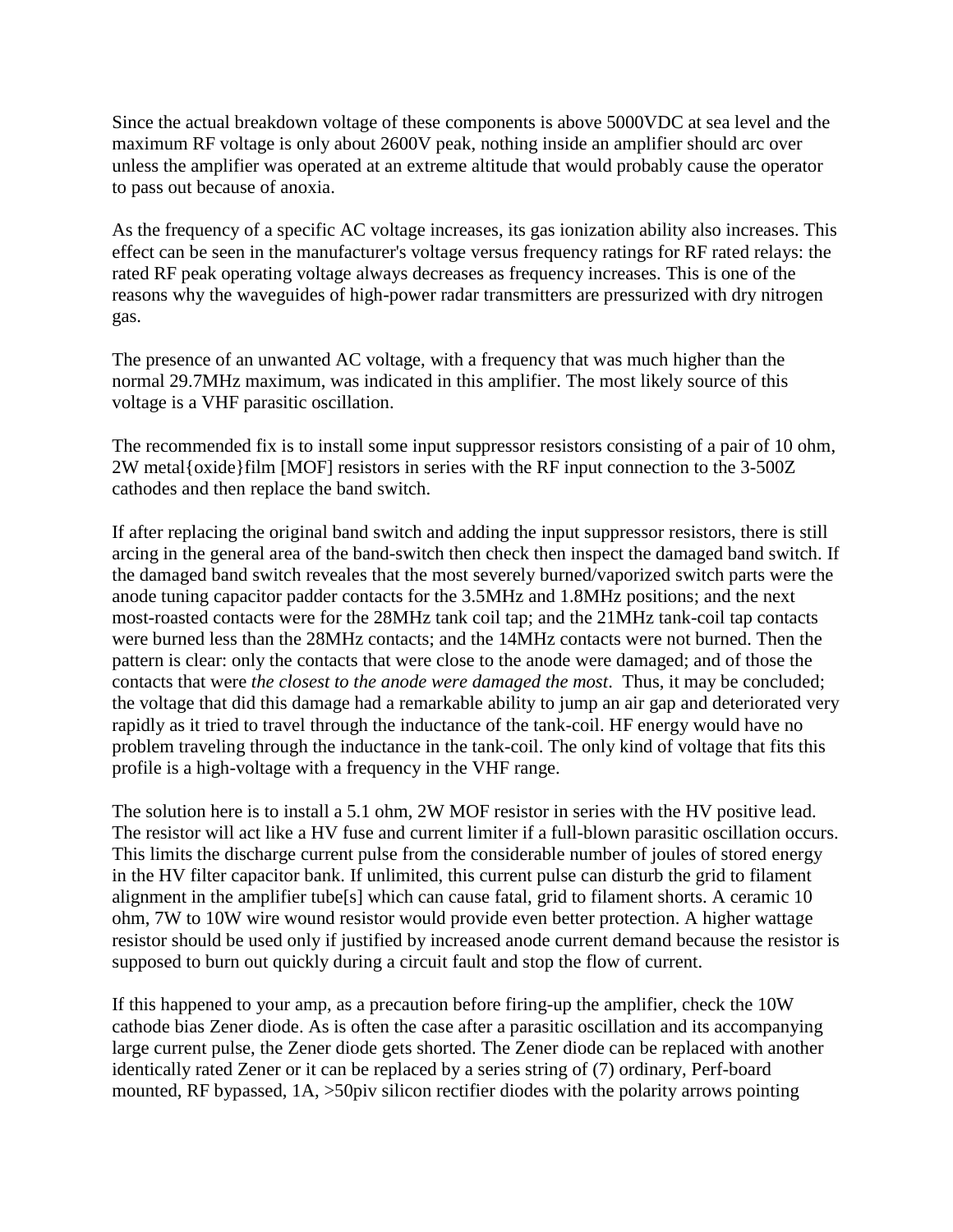opposite that of the original Zener. This provides about 5 volts of cathode bias voltage during transmit. The polarity is opposite because the new diodes will be operated in the forward conducting (.75v/diode) direction instead of in the reverse, Zener-breakdown direction.

It is not unusual for this amplifier, even with input suppressor-resistors installed, to oscillate reliably with only 2200V on the anodes on the 14MHz and 28MHz bands! With 3200V applied, the amplifier was unstable on some additional bands as well.

With new 3-500Zs these amplifiers can have remarkably high gain. Using 100 Watts drive at 3.8MHz, they will deliver 780v p-p [1520W PEP] into a Bird 50 termination. This does not necessarily mean that they would have also had abnormally high VHF gain as well, but it is probably a safe assumption. There is a solution.

In every HF amplifier design, there is an unavoidable VHF tuned circuit formed by the anode to ground capacitance and the total inductance of the wires or straps between the anode and the output tuning capacitor. The resonant frequency of this anode-circuit can be varied only slightly by adjusting the output tuning capacitor.

Measure the anode-circuit's self-resonant frequency, with a dip-meter coupled to the wire between the HV blocking capacitor and the anode-choke. Look for a very sharp, high-Q dip at 130MHz. Next measure the self-resonance of the center-conductor of the coax that delivers the input signal to the cathodes and you'll see that the input circuit is self-resonated near the same frequency. This is not good.

Much of the inductance that formed the resonance in the anode circuit appears in the 50mm [2 inches] of "U" shaped #12 copper wire that connects the HV blocking capacitor to the top of the anode RF choke. This #12 wire has about 39nH of inductance. At 130MHz this inductance has a reactance of +j32. Soldering a 5.1 ohm non-inductive MOF resistor, with "zero" lead-length, across the "U" shaped #12 wire will dampen the "Q" of the tuned circuit.

The extremely sharp dip at 130MHz and the high "Q" of the anode-circuit are other contributing factors. This problem is exacerbated by the high VHF "Q" silver-plated strap that is used for the combination anode-suppressors/anode-leads. The obvious choice for a low "Q" conductor is Nichrome ribbon or wire. It has 60 times the resistance of copper or silver. "Q" measurement tests on a VHF "Q" meter, confirmed that Nichrome produces a much lower "Q" than any other commonly available conductor material. Unfortunately, Nichrome wire and, especially, flexible Nichrome ribbon, is not easy to find or inexpensive. Soft stainless steel makes a good second choice because it has 10 times the resistance of copper and it is commonly available.

# **Anode-Circuit Modifications**

The #12 copper wire must be replaced with a strip of Nichrome ribbon about 3mm in width and 35mm long. A three-turn inductor, with an inside diameter of about 6mm to 7mm, made from #18 [1mm] soft stainless steel wire was connected in parallel with the ribbon in order to staggertune the circuit. This increases the self-resonant frequency of the anode circuit to about 150MHz and also lowers its apparent "Q".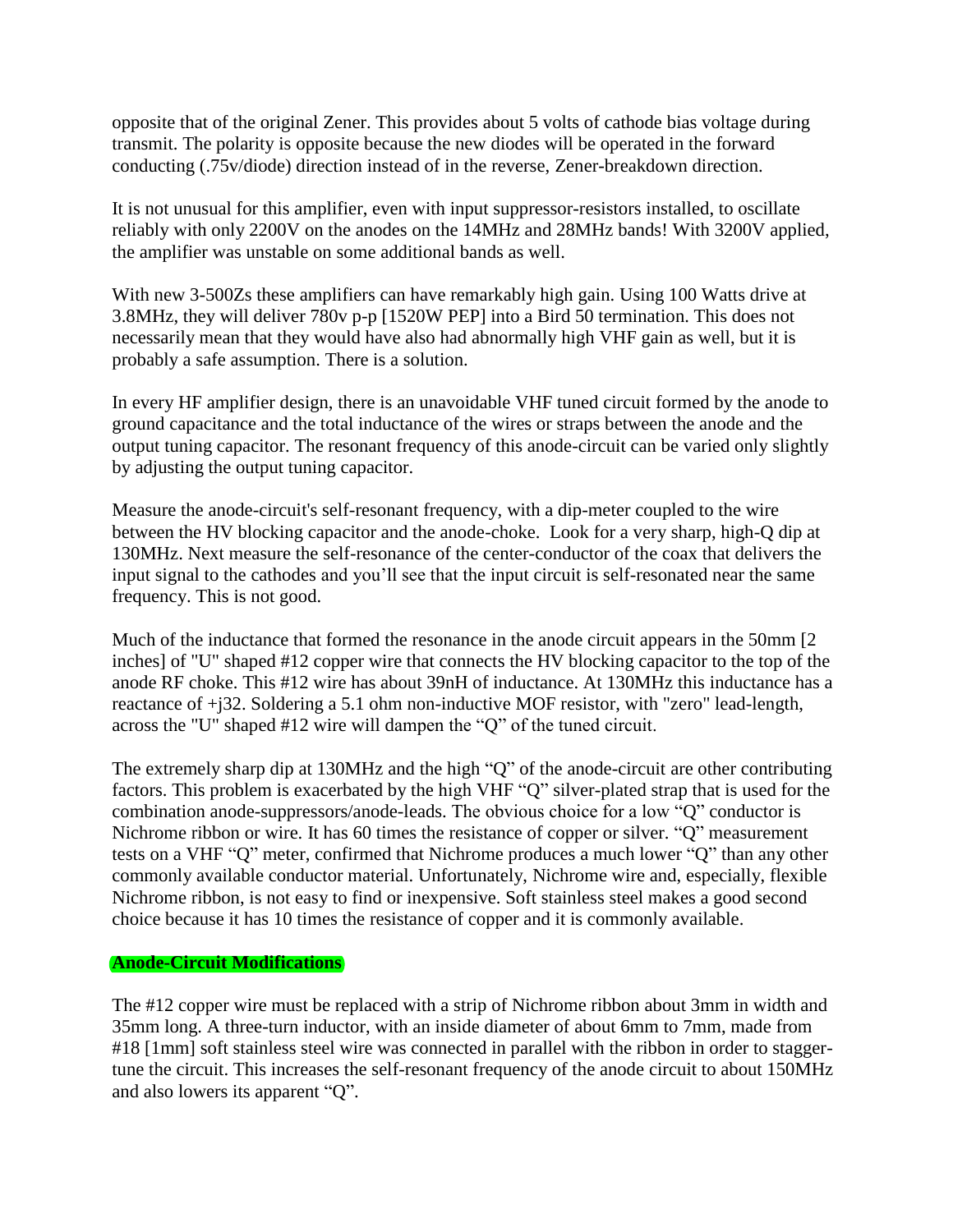It is not possible to connect a VHF "Q" meter to the anode-circuit of an amplifier; however, a good measure is how closely the dip meter has to be coupled to the anode circuit to obtain a 10% meter dip at resonance for each type of conductor material.

The factory-original, silver-plated, high VHF "Q" L/R parasitic-supporters, must be replaced with low VHF "Q" L/R suppressors made from two 100 Ohm, 2W metal{oxide}film [MOF] resistors in parallel, shunted by a 70nH inductor made from #18 stainless-steel wire. The inductor has 3-turns. A 9/32" drill bit shank can be used as a winding-form. To keep the circuit's VHF "Q" as low as possible, #18 stainless steel wire should also be used for the leads at the ends of the anode suppressor assembly. The ends of the wire leads can be bent into circles for mounting with the original screws. For an even lower Q and better parasitic-suppression, the conductors could be made from Nichrome wire in place of the stainless-steel wire.

# **Construction Notes**

- 1: The inductor and each MOF resistor should be parallel to each other and separated by a cooling air gap of about 2mm.
- 2: To avoid a short circuit and to facilitate cooling the inductor must not be wound on top of the resistors because the conducting part of these resistors is on their outside surface.

If an amplifier shows signs of instability with the 3-turn suppressor inductors, try 3 1/2 or 4-turn inductors.

*Caution*, the inductance cannot be arbitrarily increased because too-much inductance will cause the inductor's voltage drop to be too great for the parallel 100 ohm, 2W resistors on the 28MHz band. The reason for this is that, on the 28MHz band, with an anode voltage of 3KV, there is approximately 1.8a of RF current circulating through each 3-500Z anode lead due to the 4.7pF anode to grid (ground) capacitance of each anode.

# *In amplifiers with longer anode-circuit lead lengths, two or more of these suppressor assemblies can be connected in series with each anode lead for an even lower Q.*

# **Results**

The unruly KenwoodTL-922 amplifier will show no signs of instability after modifying the anode circuit with low "Q" conductor. The output power will remain unchanged on a wattmeter (although it is probably about  $10 - 20$  watts lower at 29MHz as a result of using the low "Q" anode circuit conductors).

The same anti-parasitic technique can be used on the Heathkit SB-220 amplifiers; the two, Henry Radio Co. 3CX1200A7 amplifiers and on the notoriously unstable Viewstar amplifier.

**A Closer Look at How and Why a Successful Parasitic-Suppressor Works**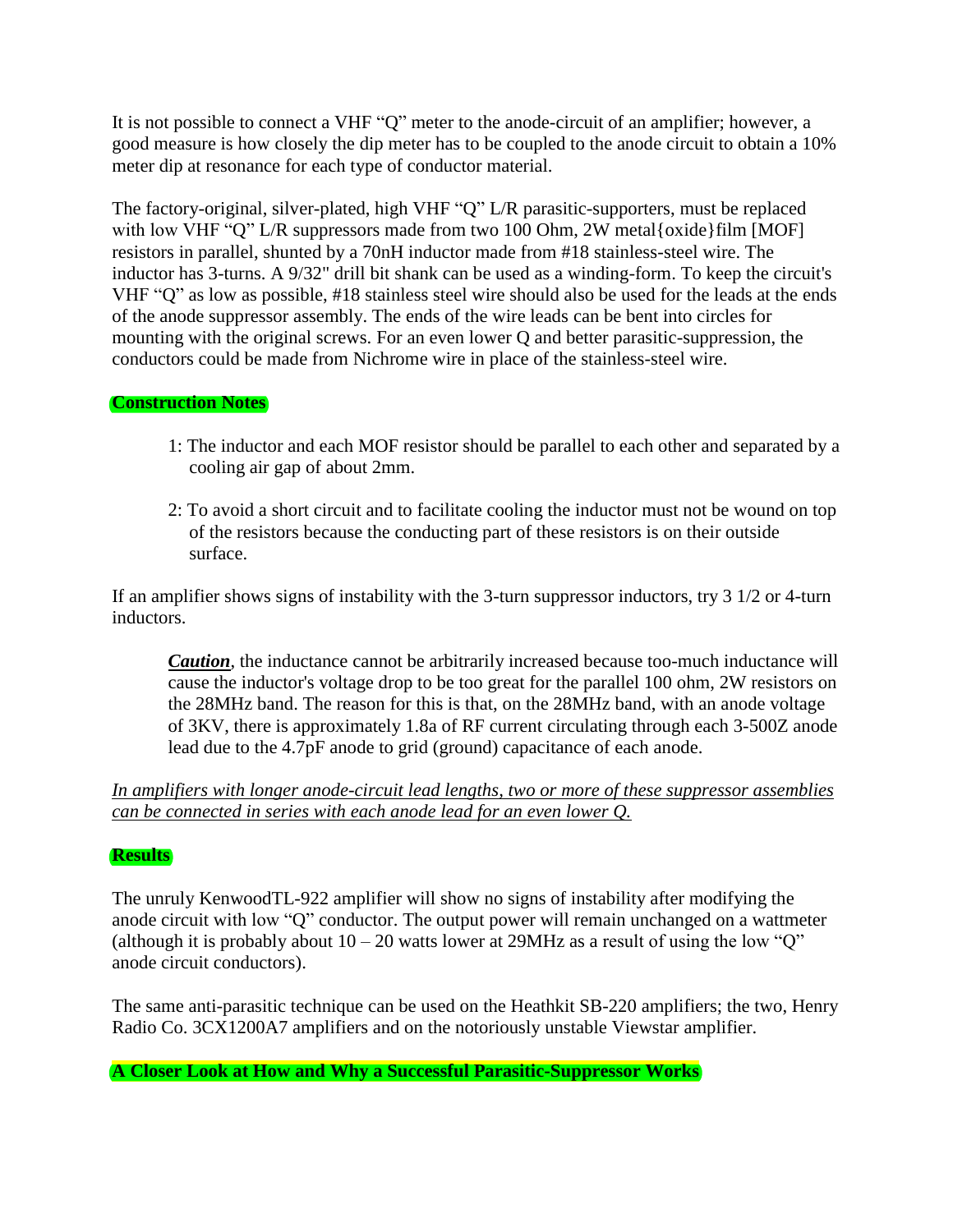A successful parasitic-suppressor must perform two, interrelated tasks. The first task is to reduce the flywheel-effect of a VHF self-resonant circuit by reducing the "Q" of that resonant circuit. The flywheel-effect is essential to oscillation. Reducing the flywheel-effect will reduce the chance of a parasitic oscillation. The second task of a suppressor is to reduce the VHF voltage gain of the amplifier stage.

The voltage gain of an amplifier is approximately proportional to the output load resistance (RL) placed on the amplifier-tube. High RL means high voltage gain and low RL means low voltagegain. If the VHF voltage gain of an amplifier tube can be made low enough, by decreasing the VHF RL, the VHF voltage gain of the amplifier will be so low that it cannot oscillate at VHF. If a high-Q conductor inductor is used to connect the anode of the amplifier tube to the, essentially VHF-grounded, tuning capacitor, a high "Q" parallel-resonant circuit will be formed. The capacitance in this parallel resonant circuit is the output capacitance of the tube and the inductance is the built-in inductance in the leads between the anode connection [plate cap] and the tuning capacitor. A high "Q" parallel resonant circuit acts like a very high resistance at its resonant frequency. Thus, the amplifier has a very high RL and a very high voltage gain at the VHF resonant frequency which greatly increases the risk of a VHF parasitic oscillation. Se[e](http://www.somis.org/Fig.1abc.GIF) Figure 1, C above.

A low "Q", parallel resonant circuit will have a relatively low resistance at its resonant frequency. If two, low "Q", paralleled, conductor/inductors of slightly different inductance are connected in parallel and to the same capacitor (C-out) a dual resonant, broadband effect and an even lower "Q" will result. This is similar to the broad banding effect that is achieved when the primary and secondary of an IF transformer are tuned to different frequencies. This technique lowers the VHF "Q" even further and decreases the VHF output RL which further decreases the VHF voltage gain of the amplifier. The goal of parasitic suppression is to reduce the net (VHF) voltage gain, by lowering the VHF "Q", which lowers the VHF load resistance on the amplifier tube, so that the amplifier tube cannot oscillate.

In a typical parasitic suppressor, the two, low "Q" paralleled conductor inductors are: the suppressor's resistor, which makes the lower inductance current path, and the Nichrome inductor, which makes the higher inductance current path. Both of the inductances in a parasitic suppressor can also be constructed solely out of low "Q" wire or ribbon as was the case for the low "Q" replacement for the #12 copper bus-wire in the TL-922.

# **The "Bottom Line"**

High "Q" conductors, such as silver and copper, are the best choice for the anode circuit/tankcircuit conductors in a VHF amplifier or VHF oscillator.

Copper is the best material for the conductors in a HF tank circuit or tuned input circuit. Silver plating the copper will improve the appearance but not the performance at HF.

Nichrome exhibits a very low VHF "Q". Thus, it is a suitable material to use for anode circuit, input lead and suppressor conductors in an HF amplifier. Round conductors exhibit a lower VHF "Q" than flat conductors due to skin effect.